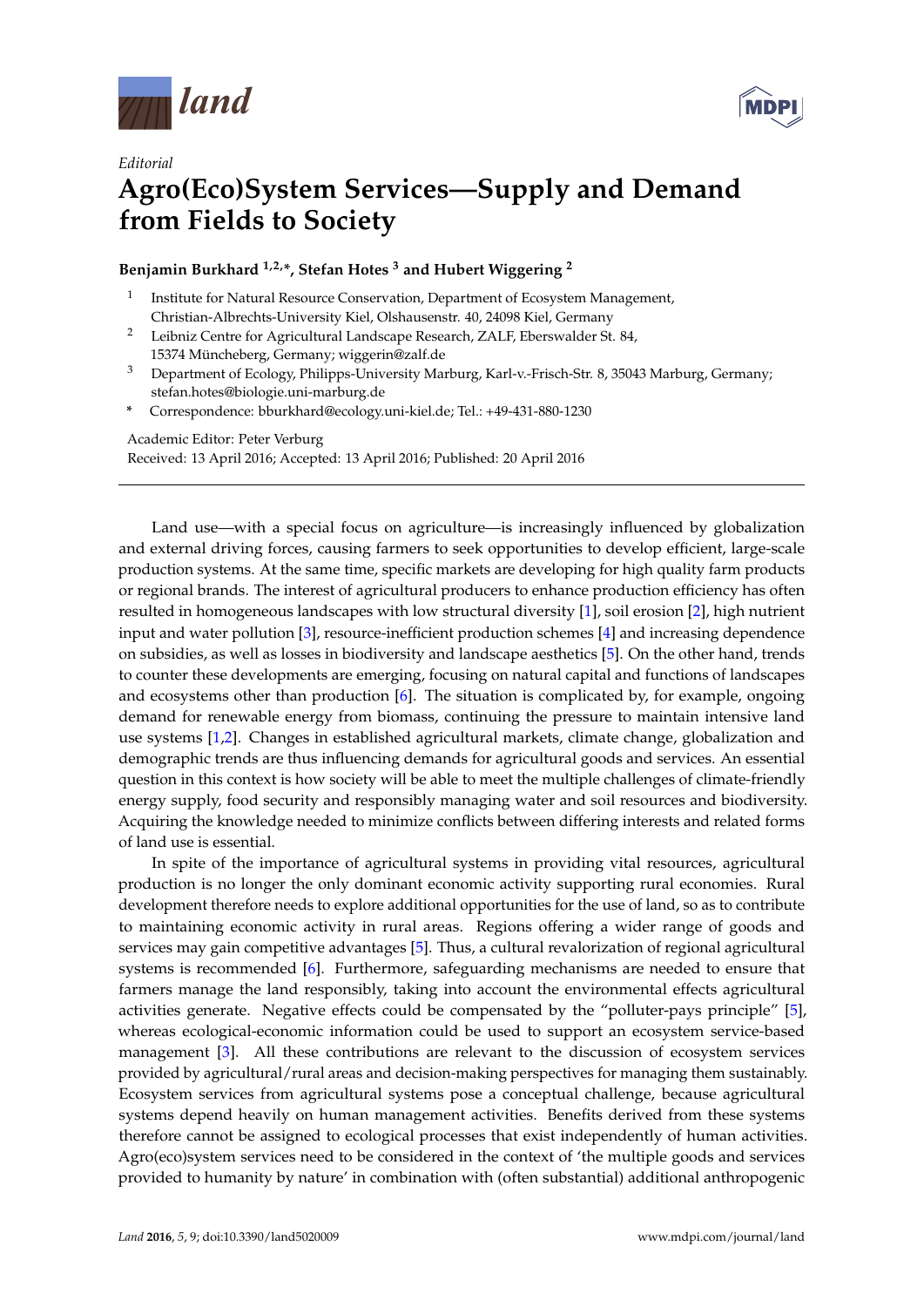inputs [\[7\]](#page-3-3) (such as fertilizer, pesticides, energy, labor, machinery, knowledge) [\[2](#page-2-1)[–4](#page-3-0)[,8](#page-3-4)[,9\]](#page-3-5). Agricultural systems/landscapes are multifunctional; they supply visually distinct scenery, contain structurally and functionally distinct biodiversity, and they are the source for provisioning, regulating and cultural services [\[5\]](#page-3-1). Such landscapes are *per se* a result of particular demands for agro(eco)system services, and they have always been modified by human interventions into natural processes [\[6\]](#page-3-2). Applying the agro(eco)system services concept appropriately can help to show the effects of human interventions by qualitatively and quantitatively analyzing trade-offs between different ecosystem services [\[1](#page-2-0)[,2](#page-2-1)[,4](#page-3-0)[–7\]](#page-3-3) and by supporting the development of site-specific, more sustainable land use strategies. Within the political arena it may turn out that there might be a need to promote a new terminology, to talk about agrosystem services (*i.e.*, the anthropogenic contributions to ecosystem service generation in agricultural land use systems) and to strengthen the use of the term agro(eco)system services within this context.

In this Special Issue of LAND, existing agricultural systems in different socio-ecological settings are analyzed based on system-oriented modeling and simulation, experimental work, observations, interviews with experts, stakeholders and farmers, and analyses of agriculture and land use systems. Based on that, concepts for improved agricultural systems that aim to integrate the supply of/demand for multiple agro(eco)system services so as to maintain long-term ecosystem functioning are elaborated. The contributions include agro(eco)system service supply analyses (referring to food supply [\[1\]](#page-2-0), fodder [\[4\]](#page-3-0) biomass as a substitute for fossil resources [\[1](#page-2-0)[,5\]](#page-3-1), various regulating ecosystem services (2,3), cultural ecosystem services (ES) [\[1](#page-2-0)[,2](#page-2-1)[,6\]](#page-3-2), and land use effects on biodiversity [\[1](#page-2-0)[,2\]](#page-2-1). Table [1](#page-1-0) gives an overview of the six different articles, the studied ecosystem services, whether trade-offs between different ecosystem services were analyzed as well as information about methods, scale and stakeholder involvement. Following the table, a short summary of the six individual contributions is provided.

| Ref               | <b>Studied ES</b>                                                                                                                                                                                              |        | Trade-Offs Scenarios | Model  | <b>GIS</b> | Case<br>Study | <b>Scale</b> | Stakeholder<br>Involvement |
|-------------------|----------------------------------------------------------------------------------------------------------------------------------------------------------------------------------------------------------------|--------|----------------------|--------|------------|---------------|--------------|----------------------------|
| $[1]$             | Bioenergy (S)<br>Food $(S/D)$<br>Landscape aesthetics (S)<br>Biodiversity                                                                                                                                      | X      | X                    | $\chi$ | $\chi$     | $\chi$        | $\mathbb{R}$ | X                          |
| $[2]$             | Agricultural crops (S)<br>C sequestration (S)<br>Water regulation (S)<br>Disease regulation (S)<br>Invasive species regul. (S)<br>Erosion regulation (S)<br>Symbolic interaction (S)<br>Biodiversity & habitat | $\chi$ | X                    |        |            | $\chi$        | $\mathbb{R}$ | X                          |
| $\lceil 3 \rceil$ | Nutrient regulation (S)                                                                                                                                                                                        |        |                      | $\chi$ |            | X             | C            | $\chi$                     |
| $[4]$             | Fodder $(S/D)$                                                                                                                                                                                                 | X      | $\chi$               | X      | $\chi$     | $\chi$        | $\mathbb{R}$ | $\chi$                     |
| $\left[5\right]$  | Bioenergy (S/D)<br>Multifunctionality                                                                                                                                                                          | X      | X                    |        |            | X             | $\mathbb{R}$ | $\chi$                     |
| [6]               | Recreation (S)<br>Spiritual values (S)<br>Aesthetic values (S)<br>Knowledge systems (S)<br>Cultural heritage (S)<br>Cultural identity                                                                          | X      |                      | X      |            | $\chi$        | $\mathbb{R}$ | $\chi$                     |

<span id="page-1-0"></span>**Table 1.** Overview of the articles in this Special Issue. Most of the studies (4) dealt with provisioning ecosystem services (ES), fewer with regulating ES (2) or cultural ES (3). All studies included a (in most cases regional) case study and involved stakeholders.

 $ES = Ecos$  Services;  $S = Supply$  of  $ES$ ;  $D =$  Demand for  $ES$ ;  $GIS = Geographical Information System$ ;

 $R =$  Regional scale;  $C =$  Continental scale.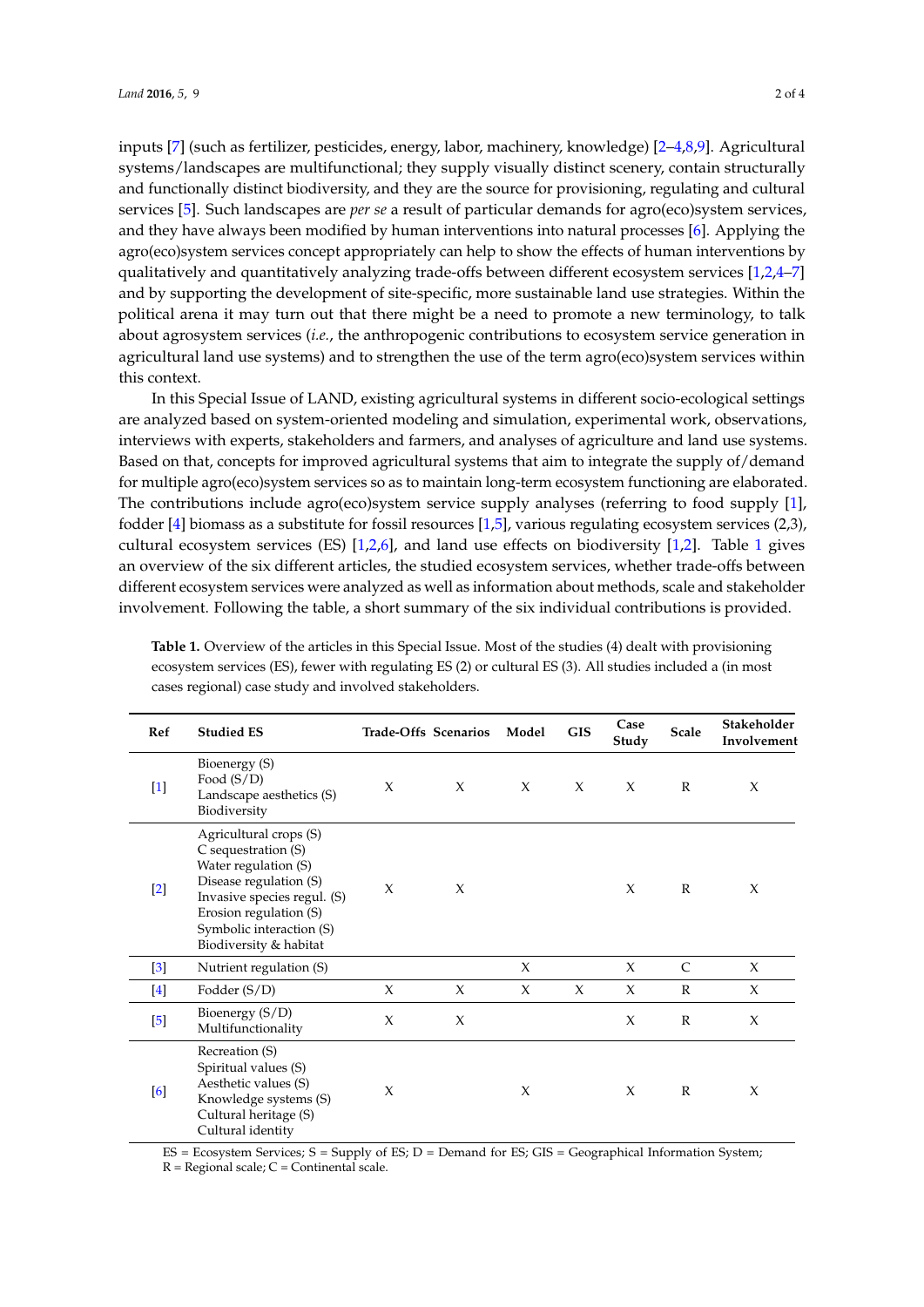Scenarios of different intensities of maize production for bioenergy generation and related ecosystem services trade-offs were analyzed in [\[1\]](#page-2-0). The results of the GIS-based modeling study are useful for landscape planning and informed decision making. Land use change impacts on biodiversity and selected ecosystem services were mapped. Effects of different tillage/no-tillage agricultural practices on multiple ecosystem services were assessed based on expert interviews in [\[2\]](#page-2-1). Not only the results are of avail for understanding land management impacts, but the study process itself also contributed to awareness-raising, public involvement and the creation of collaborations between farmers, politicians and decision makers in the region.

Large-scale and long-term land-sea interactions related to eutrophication of the Baltic Sea due to agricultural nutrient inputs are the topic of [\[3\]](#page-2-2). Farm gate balances of nitrogen were analyzed and compared across different European countries based on different computer-based simulation, learning and planning tools. One solution to improve existing agricultural systems could be Ecological Recycling Agriculture (ERA) [\[3\]](#page-2-2), which might be integrated in EU recommendations for organic farming. ERA could support a more resource-efficient agriculture and simultaneously reduce negative environmental effects. Agri-Environmental-Climate (AEC) payment schemes integrating also ES can be another approach towards a more environmentally-friendly agriculture [\[4\]](#page-3-0). Such schemes could for example be integrated into Rural Development Programmes (RDP) of the European Union's Common Agricultural Policy (CAP). The regional case study in [\[4\]](#page-3-0) illustrates how model-based (ARIES model and GIS) scenario simulations in combination with existing data bases (such as the Farm Accounting Data Network FADN) can be applied to analyze and compare different agricultural management options.

Agriculture needs to be considered together with other human activities claiming land. A framework to assess the different demands for land use based on the Drivers-Pressure-State-Impact-Response (DPSIR) approach and the three pillar sustainability idea is presented in [\[5\]](#page-3-1). The concept can be used to identify ecosystem services trade-offs and synergies, land use conflicts and to develop recommendations for sustainable land use planning and decision making. Cultural ecosystem services and their interrelations with landscape conditions were the focus of [\[6\]](#page-3-2). Based on semi-structured interviews, perception studies and observations, a non-monetary evaluation of cultural ecosystem services in a traditional agricultural system was performed. The results can be used to reconsider human-environment interactions and the relevance of agriculture not only as producer of different provisioning ecosystem services, but also as contributor of non-tangible ecosystem services such as spiritual and aesthetic values, knowledge systems and cultural identity. Thus, inclusion of the agricultural sector into ecosystem service science–as practiced with this Special Issue–can accommodate the ecology-based ecosystem services concept to the specificity of managed agricultural ecosystems and therefore could be better implemented by mostly economy-driven agricultural production systems.

**Acknowledgments:** The six contributions were drawn from the International Workshop "Agrosystem Services 2014", which was held in February 2014 at the Leibniz Centre for Agricultural Landscape Research (ZALF, http://zalf.de/) in Müncheberg, Germany and the LEGATO (Land-use Intensity and Ecological Engineering – Assessment Tools for Risks and Opportunities in Irrigated Rice Based Production Systems, http://www.legato-project.net/) project (Funding codes 01LL0917A-01LL0917O).

## **References**

- <span id="page-2-0"></span>1. Albert, C.; Hermes, J.; Neuendorf, F.; von Haaren, C.; Rode, M. Assessing and governing ecosystem services trade-offs in agrarian landscapes: The case of Biogas. *Land* **2016**, *5*, 1. [\[CrossRef\]](http://dx.doi.org/10.3390/land5010001)
- <span id="page-2-1"></span>2. Sagie, H.; Ramon, U. Using an agroecosystem services approach to assess tillage methods: A case study in the Shikma Region. *Land* **2015**, *4*, 938–956. [\[CrossRef\]](http://dx.doi.org/10.3390/land4040938)
- <span id="page-2-2"></span>3. Stein-Bachinger, K.; Reckling, M.; Bachinger, J.; Hufnagel, J.; Koker, W.; Granstedt, A. Ecological recycling agriculture to enhance agro-ecosystem services in the Baltic Sea Region: Guidelines for implementation. *Land* **2015**, *4*, 737–753. [\[CrossRef\]](http://dx.doi.org/10.3390/land4030737)